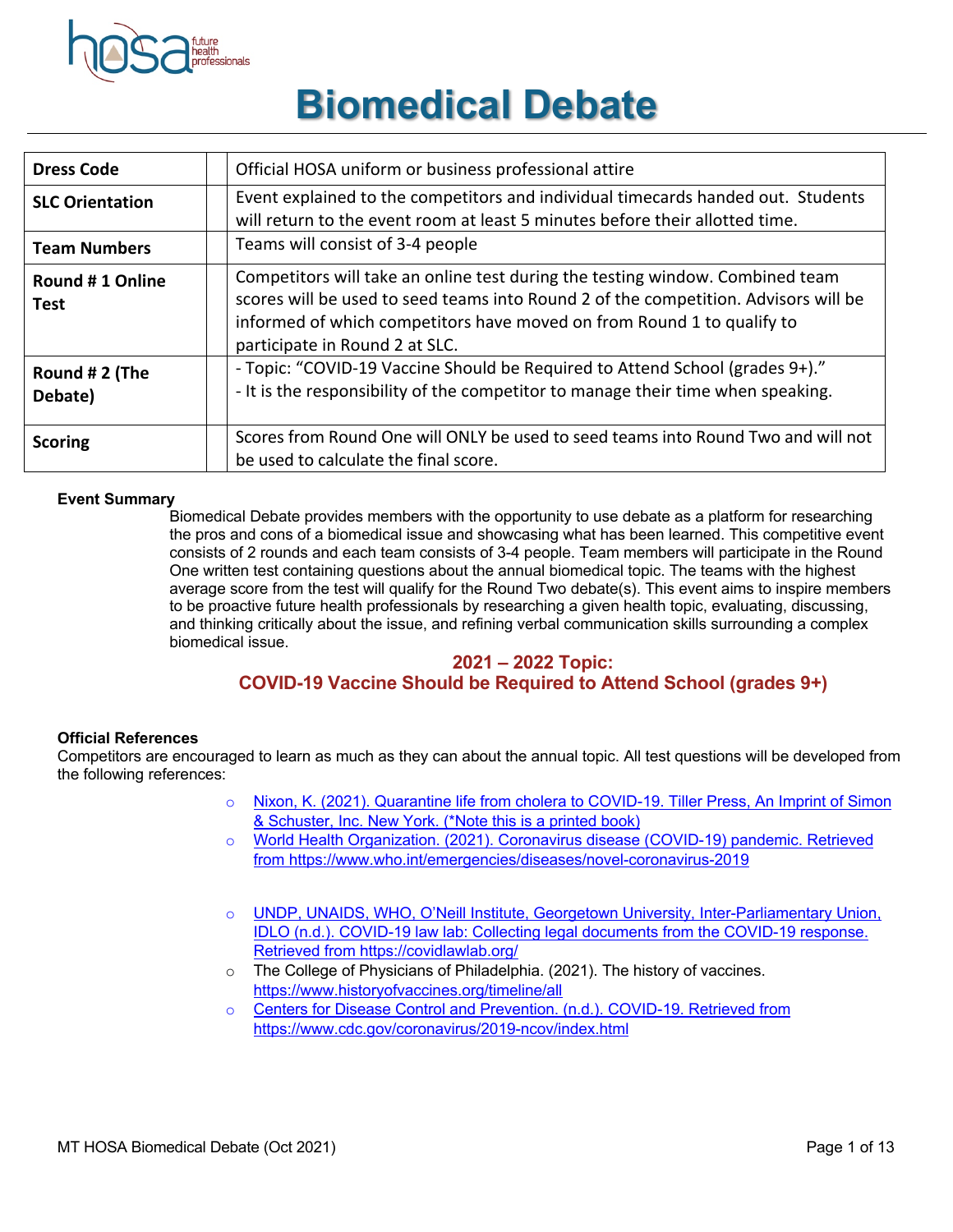#### **ROUND ONE: The Test**

Round One Test Instructions: Each team will be evaluated in Round One by a fifty (50) item multiple choice written test. Competitors will be given sixty (60) minutes to complete the test. Test will be taken during the online testing window.

#### **ROUND TWO – DEBATE ROUND**

- The number of teams selected for Round Two is determined by the number of entries and overall conference capacity.
	- A. Debate pairings will be posted at a designated time and place.
	- B. This event requires a paired match-up. If a team is more than 5 minutes late to their round two appointed time, the team forfeits their right to compete in accordance with the GRRs.
- Teams will be permitted to bring prepared materials (Containers/folders with notes, printed pages, books and bound materials) to the debate area in *hard copy only*. Props will NOT be allowed.
- Debate teams will draw for the affirmative or negative immediately upon entering the competition room. Teams will have two (2) minutes to prepare for the debate
- The following specific pattern will be followed during the debate:
	- A. **First Affirmative Speaker** (2 minutes). The speaker for the affirmative presents their arguments.
		- **-** 30 second transition time
	- B. **First Negative Speaker** (2 minutes). The speaker for the negative presents their response to the affirmative speaker's arguments. **-** 30 second transition time
		-
	- C. **Second Affirmative Speaker** (2 minutes). The second speaker for the affirmative responds to the negative speaker's arguments.
		- **-** 30 second transition time
	- D. **Second Negative Speaker** (2 minutes). The second speaker for negative presents their arguments.
		- **-** 30 second transition time
	- E. **Negative Summary/Rebuttal Speaker** (2 minutes). The negative speaker presents conclusion.
		- **-** 30 second transition time
	- F. **Affirmative Summary/Rebuttal Speaker** (2 minutes). The affirmative speaker presents conclusion.
		- \*\* Thirty (30) seconds transition time will be allowed between each part of the debate to allow teams to discuss strategy and for judges to rate the prior performance.  $\lambda$
	- *\* The full time noted above will be provided. If a team chooses not to use any or all of the time allowed, the opposing team shall still have the full amount of time that would have passed. However, the team whose turn it is may choose to begin their segment of the debate when ready, and the timekeeper will give them the amount of time listed above. (A team does not receive extra time for starting early.)*
	- *\*\* There will not be a time warning given during the debate components. It is the responsibility of the competitor to manage their time when speaking.*
- A timekeeper will keep time for each part of the debate and will call time at the end of the maximum amount of time allowed. Speakers must immediately stop speaking when time is called.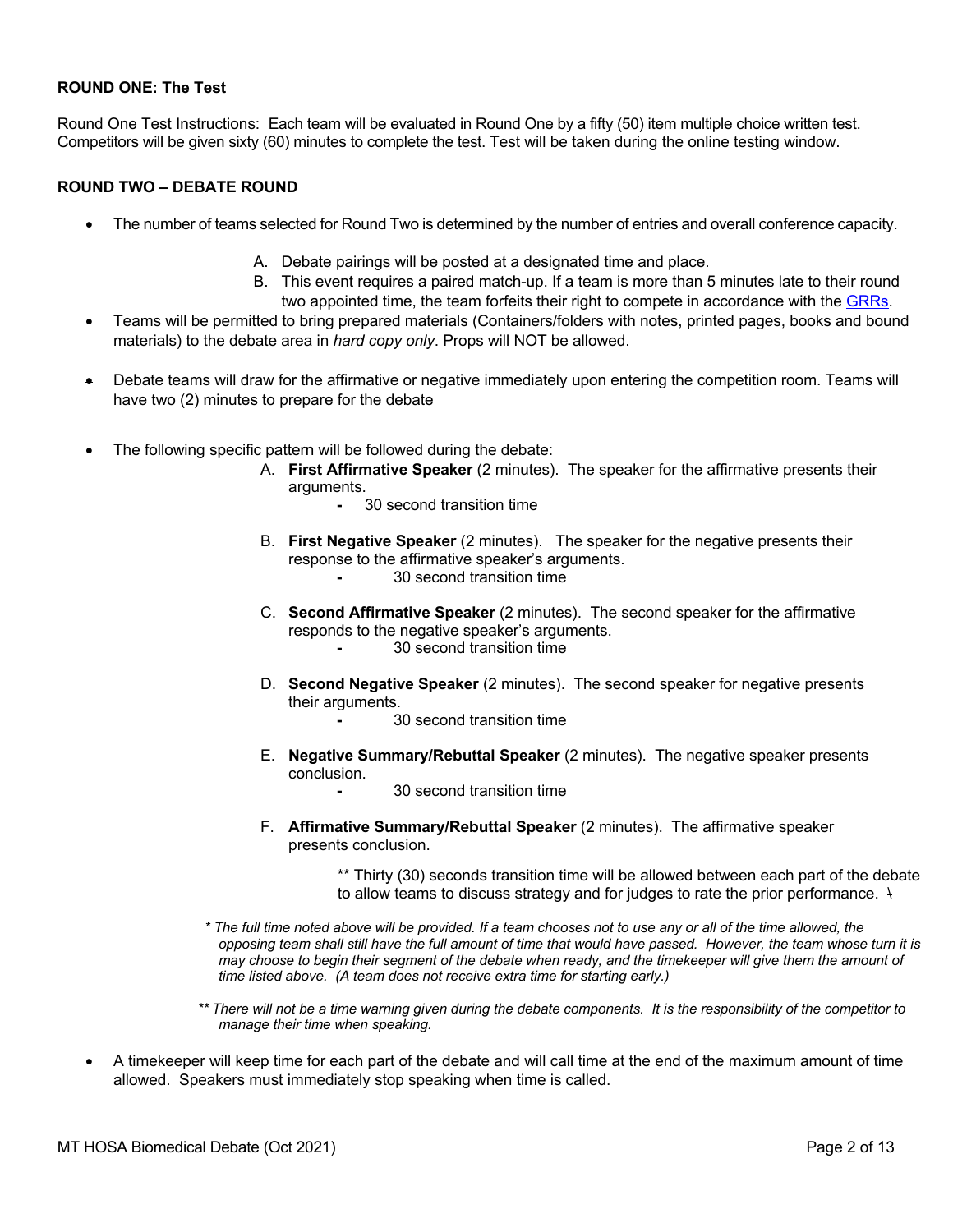- Teams are permitted to discuss and write notes during all parts of the debate, however, table decorum will be evaluated on the rating sheet with the intent that teams will conduct themselves in a professional manner without distracting the other team. Paper is allowed for note taking.
- At least three (3) team members must speak in the debate.

#### **Competitors Must Provide**

- $\Box$  Prepared topic materials for the presentation round in hard copy only
- $\Box$  Watch with second hand (optional-Round Two only)
- $\Box$  Paper or index cards, to use for note taking by team members (optional)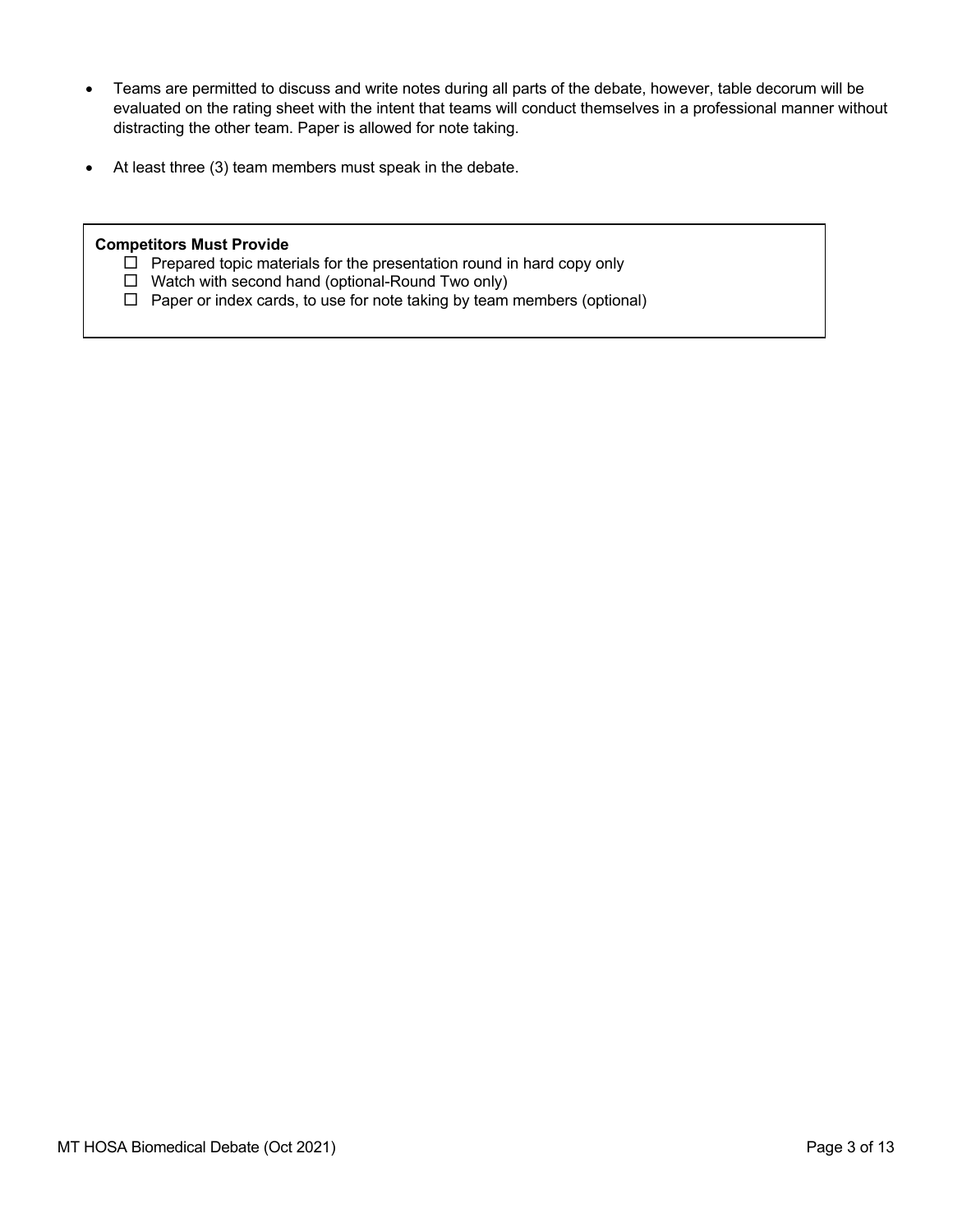## BIOMEDICAL DEBATE ROUND TWO – **RATING SHEET**

 $\sf Section \#\_\_\_\_\_\_\_\_$ 

| <b>First Affirmative Speech</b>             |                                                                                                                                   |                                                                                                                           |                                                                                                                          |                                                                                           |                                                                              |                                            |              |
|---------------------------------------------|-----------------------------------------------------------------------------------------------------------------------------------|---------------------------------------------------------------------------------------------------------------------------|--------------------------------------------------------------------------------------------------------------------------|-------------------------------------------------------------------------------------------|------------------------------------------------------------------------------|--------------------------------------------|--------------|
|                                             | <b>Excellent</b><br>10 points                                                                                                     | Good<br>8 points                                                                                                          | Average<br>6 points                                                                                                      | Fair<br>4 points                                                                          | Poor<br>0 points                                                             | <b>JUDGE</b><br><b>SCORE - A SCORE - N</b> | <b>JUDGE</b> |
| Arguments &<br>Evidence<br>(Persuasiveness) | The arguments & evidence<br>clearly expresses the<br>team's viewpoint in a<br>highly persuasive manner.                           | The arguments &<br>evidence mostly<br>expresses the team's<br>viewpoint and provides<br>responses that are<br>persuasive. | The arguments & evidence<br>somewhat express the team's<br>viewpoint and provides<br>moderately persuasive<br>responses. | The arguments & evidence are<br>slightly persuasive.                                      | The arguments are not<br>persuasive or there is not<br>an argument presented |                                            |              |
|                                             | <b>Excellent</b>                                                                                                                  | Good                                                                                                                      | Average                                                                                                                  | Fair                                                                                      | Poor                                                                         | <b>JUDGE</b>                               | <b>JUDGE</b> |
|                                             | 5 points                                                                                                                          | 4 points                                                                                                                  | 3 points                                                                                                                 | 2 points                                                                                  | 0 points                                                                     | SCORE - A SCORE - N                        |              |
| B. Flow & Logic<br>of speech                | The content of the speech The content of the speech<br>flows smoothly, is<br>thoughtfully constructed<br>and makes logical sense. | flows smoothly and<br>makes sense.                                                                                        | The speech flows moderately<br>smoothly and makes sense most<br>of the time.                                             | The speech has an<br>inconsistent flow and makes<br>sense some of the time.               | The speech does not flow<br>or make logical sense.                           |                                            |              |
| Relevance of<br>C.<br>arguments             | All arguments were<br>accurate, relevant and<br>strong. Was able to<br>defend position.                                           | Majority of arguments<br>were accurate, relevant<br>and strong. Was able to<br>defend position.                           | Some of the arguments were<br>accurate, relevant and strong.<br>Was somewhat able to defend<br>position.                 | Arguments were not accurate<br>land/or relevant. Was unable to<br>defend position.        | No arguments were<br>made. Unable to defend<br>position.                     |                                            |              |
| 2. First Negative Speech                    |                                                                                                                                   |                                                                                                                           |                                                                                                                          |                                                                                           |                                                                              |                                            |              |
|                                             | <b>Excellent</b><br>15 points                                                                                                     | Good<br>12 points                                                                                                         | Average<br>9 points                                                                                                      | Fair<br>6 points                                                                          | Poor<br>0 points                                                             | <b>UUDGE</b><br><b>SCORE - A SCORE - N</b> | <b>JUDGE</b> |
| A. Arguments &<br>Evidence                  | All counterarguments were<br>accurate, relevant and<br>strong. Was able to<br>accurately defend position.                         | Majority of<br>counterarguments were<br>accurate, relevant and<br>strong. Was able to<br>defend position.                 | Some of the counterarguments<br>were accurate, relevant and<br>strong. Was somewhat able to<br>defend position.          | Counterarguments were not<br>laccurate and/or relevant. Was<br>unable to defend position. | No counterarguments<br>were made. Unable to<br>defend position.              |                                            |              |
|                                             | 3. Second Negative Speech                                                                                                         |                                                                                                                           |                                                                                                                          |                                                                                           |                                                                              |                                            |              |
|                                             | <b>Excellent</b><br>10 points                                                                                                     | Good<br>8 points                                                                                                          | <b>Average</b><br>6 points                                                                                               | Fair<br>4 points                                                                          | Poor<br>0 points                                                             | <b>JUDGE</b><br> SCORE - A  SCORE  - N     | <b>JUDGE</b> |
| A. Arguments &<br>Evidence                  | The arguments & evidence<br>clearly expresses the<br>(Persuasiveness) team's viewpoint in a highly<br>persuasive manner.          | The arguments &<br>evidence mostly<br>expresses the team's<br>viewpoint and provides<br>responses that are<br>persuasive. | The arguments & evidence<br>somewhat express the team's<br>viewpoint and provides<br>moderately persuasive<br>responses. | The arguments & evidence are<br>slightly persuasive.                                      | The arguments are not<br>persuasive or there is not<br>an argument presented |                                            |              |

## Team # \_\_\_\_\_\_\_\_\_\_\_\_\_\_\_\_\_\_\_\_\_\_\_ Division: SS \_\_\_\_ PS \_\_\_\_

MT HOSA Biomedical Debate (Oct 2021) **Page 4 of 13**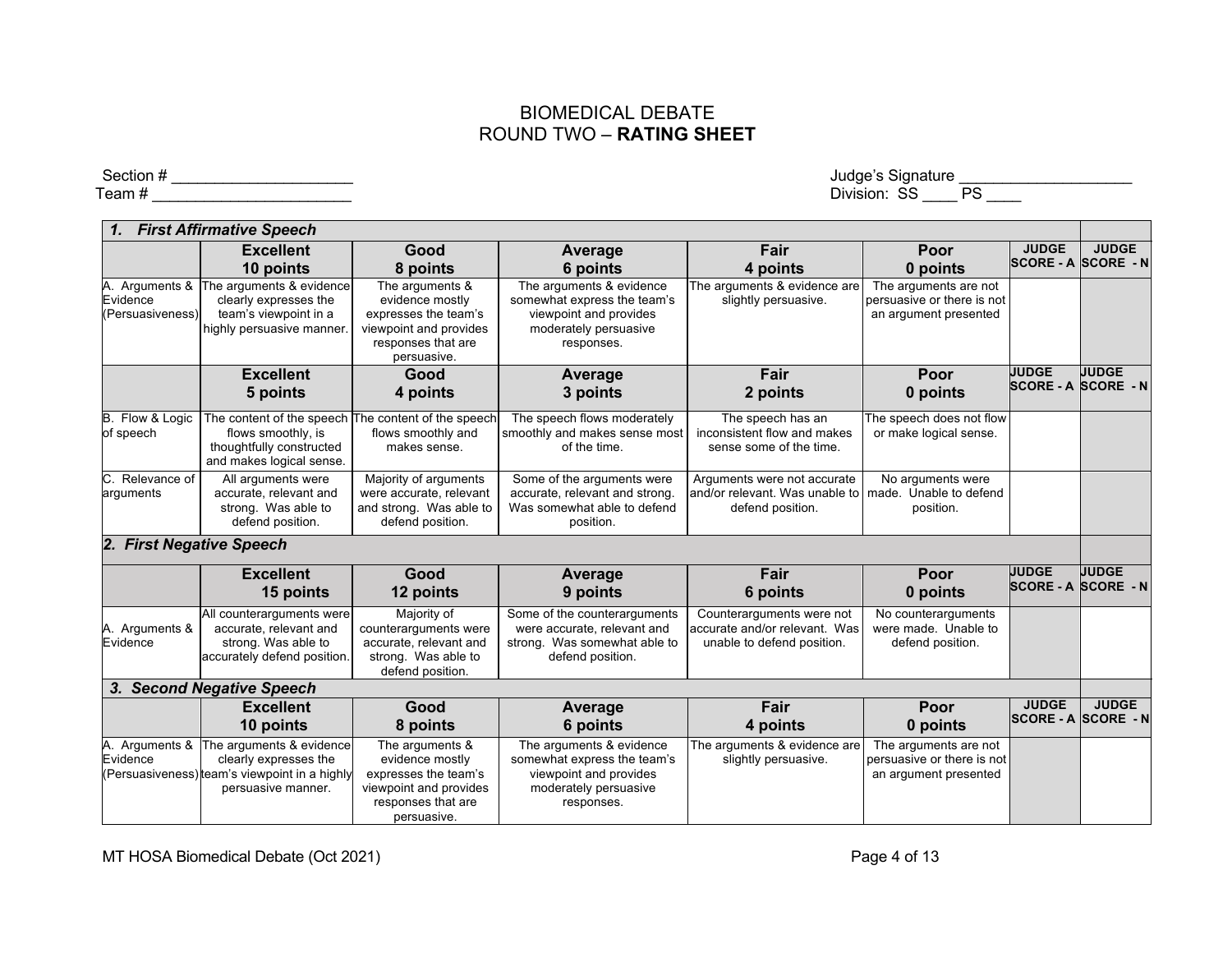|                                        | <b>Excellent</b>                                                                                          | Good                                                                                                      | Average                                                                                                         | Fair                                                                                     | Poor                                                            | <b>JUDGE</b>               | <b>JUDGE</b>     |
|----------------------------------------|-----------------------------------------------------------------------------------------------------------|-----------------------------------------------------------------------------------------------------------|-----------------------------------------------------------------------------------------------------------------|------------------------------------------------------------------------------------------|-----------------------------------------------------------------|----------------------------|------------------|
|                                        | 5 points                                                                                                  | 4 points                                                                                                  | 3 points                                                                                                        | 2 points                                                                                 | 0 points                                                        | <b>SCORE - A SCORE - N</b> |                  |
| B. Flow & Logic<br>of speech           | The content of the speech The content of the speech<br>flows smoothly, is                                 | flows smoothly and                                                                                        | The speech flows moderately<br>smoothly and make sense most                                                     | The speech has an<br>inconsistent flow and makes                                         | The speech does not flow<br>or make logical sense.              |                            |                  |
|                                        | thoughtfully constructed<br>and makes logical sense.                                                      | makes sense.                                                                                              | of the time.                                                                                                    | sense some of the time.                                                                  |                                                                 |                            |                  |
| Relevance of                           | All arguments were                                                                                        | Majority of arguments                                                                                     | Some of the arguments were                                                                                      | Arguments were not accurate                                                              | No arguments were                                               |                            |                  |
| arguments                              | accurate, relevant and                                                                                    | were accurate, relevant                                                                                   | accurate, relevant and strong.                                                                                  | and/or relevant. Was unable to                                                           | made. Unable to defend                                          |                            |                  |
|                                        | strong. Was able to<br>defend position.                                                                   | and strong. Was able to<br>defend position.                                                               | Was somewhat able to defend<br>position.                                                                        | defend position.                                                                         | position.                                                       |                            |                  |
|                                        | 4. Second Affirmative Speech                                                                              |                                                                                                           |                                                                                                                 |                                                                                          |                                                                 |                            |                  |
|                                        | <b>Excellent</b>                                                                                          | Good                                                                                                      | Average                                                                                                         | Fair                                                                                     | Poor                                                            | <b>JUDGE</b>               | <b>JUDGE</b>     |
|                                        | 15 points                                                                                                 | 12 points                                                                                                 | 9 points                                                                                                        | 6 points                                                                                 | 0 points                                                        | <b>SCORE - A</b>           | <b>SCORE - N</b> |
| A. Arguments &<br>Evidence             | All counterarguments were<br>accurate, relevant and<br>strong. Was able to<br>accurately defend position. | Majority of<br>counterarguments were<br>accurate, relevant and<br>strong. Was able to<br>defend position. | Some of the counterarguments<br>were accurate, relevant and<br>strong. Was somewhat able to<br>defend position. | Counterarguments were not<br>accurate and/or relevant. Was<br>unable to defend position. | No counterarguments<br>were made. Unable to<br>defend position. |                            |                  |
|                                        | 5. Negative Summary/Rebuttal Speech                                                                       |                                                                                                           |                                                                                                                 |                                                                                          |                                                                 |                            |                  |
|                                        | <b>Excellent</b>                                                                                          | Good                                                                                                      | Average                                                                                                         | Fair                                                                                     | Poor                                                            | <b>JUDGE</b>               | <b>JUDGE</b>     |
|                                        | 5 points                                                                                                  | 4 points                                                                                                  | 3 points                                                                                                        | 2 points                                                                                 | 0 points                                                        | SCORE - A SCORE - N        |                  |
|                                        |                                                                                                           | The negative rebuttal was The negative rebuttal was                                                       | The evidence used in the                                                                                        | Not enough evidence was used                                                             | No evidence was                                                 |                            |                  |
| A. Evidence and<br>effectiveness       | clear and highlighted the<br>point of view with<br>confidence.                                            | effective                                                                                                 | negative rebuttal was mediocre.                                                                                 | in the negative rebuttal.                                                                | provided in the negative<br>rebuttal.                           |                            |                  |
| <b>B.</b> Clarification<br>of argument | The negative rebuttal was<br>clear and significantly<br>strengthened the<br>affirmative point of view     | N/A                                                                                                       | The negative rebuttal reiterated<br>the position but did not add<br>anything to the argument.                   | N/A                                                                                      | No negative rebuttal was<br>provided.                           |                            |                  |
| C.<br>Relevance of                     | Rebuttal was articulately                                                                                 | The rebuttal offered good                                                                                 | The rebuttal offered mediocre                                                                                   | Little relevancy was offered in No rebuttal was offered or                               |                                                                 |                            |                  |
| rebuttal                               | stated and offered strong                                                                                 | research and supported                                                                                    | researched data to support the                                                                                  | the rebuttal. More                                                                       | the rebuttal was not                                            |                            |                  |
|                                        | relevant, researched data                                                                                 | the argument.                                                                                             | argument.                                                                                                       | data/supporting information                                                              | relevant to the topic.                                          |                            |                  |
|                                        | to support the argument.<br>6. Affirmative Summary/Rebuttal Speech                                        |                                                                                                           |                                                                                                                 | needed to support the point.                                                             |                                                                 |                            |                  |
|                                        | <b>Excellent</b>                                                                                          | Good                                                                                                      | Average                                                                                                         | Fair                                                                                     | Poor                                                            | <b>JUDGE</b>               | <b>JUDGE</b>     |
|                                        | 5 points                                                                                                  | 4 points                                                                                                  | 3 points                                                                                                        | 2 points                                                                                 | 0 points                                                        | <b>SCORE - A SCORE - N</b> |                  |
|                                        | The affirmative rebuttal                                                                                  | The affirmative rebuttal                                                                                  | The evidence used in the                                                                                        | Not enough evidence was used                                                             | No evidence was                                                 |                            |                  |
| A. Evidence and                        | was clear and highlighted                                                                                 | was effective.                                                                                            | affirmative rebuttal was mediocre.                                                                              | in the affirmative rebuttal.                                                             | provided in the affirmative                                     |                            |                  |
| effectiveness                          | the point of view with<br>confidence.                                                                     |                                                                                                           |                                                                                                                 |                                                                                          | rebuttal.                                                       |                            |                  |
| <b>B.</b> Clarification                | The affirmative rebuttal                                                                                  |                                                                                                           | The affirmative rebuttal reiterated                                                                             |                                                                                          | No affirmative rebuttal                                         |                            |                  |
| of argument                            | was clear and significantly<br>strengthened the<br>affirmative point of view                              | N/A                                                                                                       | the position but did not add<br>anything to the argument.                                                       | N/A                                                                                      | was provided.                                                   |                            |                  |
|                                        |                                                                                                           |                                                                                                           |                                                                                                                 |                                                                                          |                                                                 |                            |                  |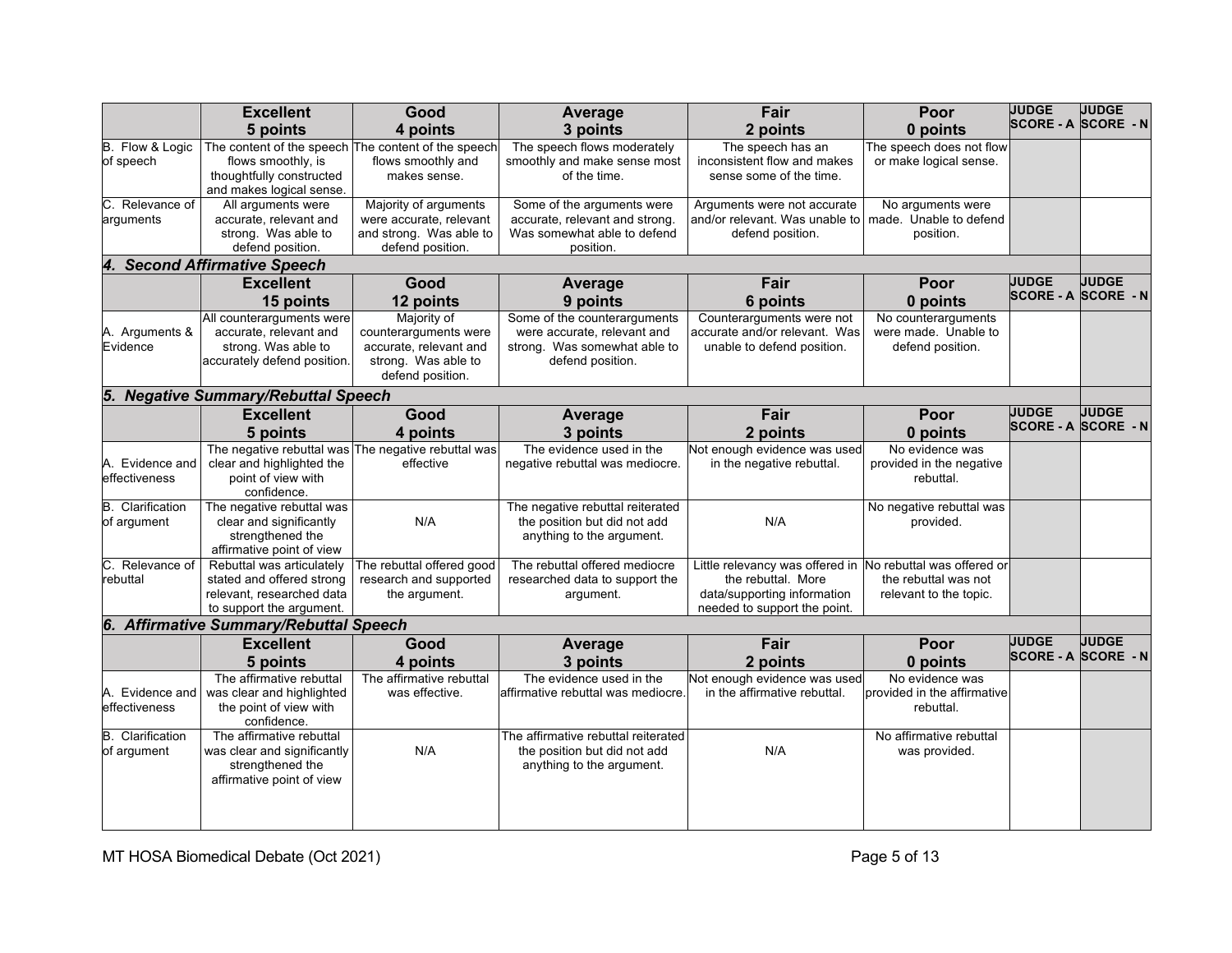|                                                                                                                      | <b>Excellent</b>                                                                                                                                                                                                                                                                              | Good                                                                                                                                                                                                                                                                                    | Average                                                                                                                                                                                                                                                                                                                                                                        | Fair                                                                                                                                                                                                                                          | Poor                                                                                                                                                                                                                                                                 | <b>JUDGE</b>                               | <b>JUDGE</b> |
|----------------------------------------------------------------------------------------------------------------------|-----------------------------------------------------------------------------------------------------------------------------------------------------------------------------------------------------------------------------------------------------------------------------------------------|-----------------------------------------------------------------------------------------------------------------------------------------------------------------------------------------------------------------------------------------------------------------------------------------|--------------------------------------------------------------------------------------------------------------------------------------------------------------------------------------------------------------------------------------------------------------------------------------------------------------------------------------------------------------------------------|-----------------------------------------------------------------------------------------------------------------------------------------------------------------------------------------------------------------------------------------------|----------------------------------------------------------------------------------------------------------------------------------------------------------------------------------------------------------------------------------------------------------------------|--------------------------------------------|--------------|
|                                                                                                                      | 5 points                                                                                                                                                                                                                                                                                      | 4 points                                                                                                                                                                                                                                                                                | 3 points                                                                                                                                                                                                                                                                                                                                                                       | 2 points                                                                                                                                                                                                                                      | 0 points                                                                                                                                                                                                                                                             | <b>SCORE - A SCORE - N</b>                 |              |
| C. Relevance of<br>rebuttal                                                                                          | Rebuttal was articulately<br>stated and offered strong                                                                                                                                                                                                                                        | The rebuttal offered good<br>research and supported                                                                                                                                                                                                                                     | The rebuttal offered mediocre<br>researched data to support the                                                                                                                                                                                                                                                                                                                | Little relevancy was offered in<br>the rebuttal. More                                                                                                                                                                                         | No rebuttal was offered or<br>the rebuttal was not                                                                                                                                                                                                                   |                                            |              |
|                                                                                                                      | relevant, researched data<br>to support the argument.                                                                                                                                                                                                                                         | the argument.                                                                                                                                                                                                                                                                           | argument.                                                                                                                                                                                                                                                                                                                                                                      | data/supporting information<br>needed to support the point.                                                                                                                                                                                   | relevant to the topic.                                                                                                                                                                                                                                               |                                            |              |
|                                                                                                                      | <b>Overall Debate Qualities (AFFIRMATIVE)</b>                                                                                                                                                                                                                                                 |                                                                                                                                                                                                                                                                                         |                                                                                                                                                                                                                                                                                                                                                                                |                                                                                                                                                                                                                                               |                                                                                                                                                                                                                                                                      |                                            |              |
|                                                                                                                      | <b>Excellent</b>                                                                                                                                                                                                                                                                              | Good                                                                                                                                                                                                                                                                                    | Average                                                                                                                                                                                                                                                                                                                                                                        | Fair                                                                                                                                                                                                                                          | Poor                                                                                                                                                                                                                                                                 | <b>JUDGE</b>                               | <b>JUDGE</b> |
|                                                                                                                      | 5 points                                                                                                                                                                                                                                                                                      | 4 points                                                                                                                                                                                                                                                                                | 3 points                                                                                                                                                                                                                                                                                                                                                                       | 2 points                                                                                                                                                                                                                                      | 0 points                                                                                                                                                                                                                                                             | <b>SCORE - A SCORE - N</b>                 |              |
| A. Voice<br>Pitch,<br>tempo,<br>volume,<br>quality<br>B. Stage<br>Presence<br>Poise,<br>posture, eye<br>contact, and | Each competitor's voice<br>was loud enough to hear.<br>The competitors varied rate<br>& volume to enhance the<br>speech. Appropriate<br>pausing was employed.<br>Movements & gestures<br>were purposeful and<br>enhanced the delivery of<br>the speech and did not<br>distract. Body language | Each competitor spoke<br>oudly and clearly enough<br>to be understood. The<br>competitors varied rate<br>OR volume to enhance<br>the speech. Pauses were<br>attempted.<br>The competitors<br>maintained adequate<br>posture and non-<br>distracting movement<br>during the speech. Some | Each competitor could be heard<br>most of the time. The competitors<br>attempted to use some variety in<br>vocal quality, but not always<br>successfully.<br>Stiff or unnatural use of nonverbal<br>behaviors. Body language reflects<br>some discomfort interacting with<br>audience. Limited use of gestures ack of enthusiasm for the topic<br>to reinforce verbal message. | Judges had difficulty hearing<br>/understanding much of the<br>speech due to little variety in<br>rate or volume.<br>Most of the competitor's<br>posture, body language, and<br>facial expressions indicated a<br>Movements were distracting. | The competitor's voice is<br>too low or monotone.<br>Judges struggled to stay<br>focused during the<br>majority of presentation.<br>No attempt was made to<br>use body movement or<br>gestures to enhance the<br>message. No interest or<br>enthusiasm for the topic |                                            |              |
| enthusiasm                                                                                                           | reflects comfort interacting<br>with audience. Facial<br>expressions and body<br>language consistently<br>generated a strong interest<br>and enthusiasm for the<br>topic.                                                                                                                     | gestures were used.<br>Facial expressions and<br>body language sometimes<br>generated an interest and<br>enthusiasm for the topic.                                                                                                                                                      | Facial expressions and body<br>language are used to try to<br>generate enthusiasm but seem<br>somewhat forced.                                                                                                                                                                                                                                                                 |                                                                                                                                                                                                                                               | came through in<br>presentation.                                                                                                                                                                                                                                     |                                            |              |
| C. Diction*,<br>Pronunciation**<br>and Grammar                                                                       | Delivery emphasizes and<br>enhances message. Clear<br>enunciation and<br>pronunciation. No vocal<br>fillers (ex: "ahs," "uh/ums,"<br>or "you-knows"). Tone<br>heightened interest and<br>complemented the verbal<br>message.                                                                  | Delivery helps to enhance<br>message. Clear<br>enunciation and<br>pronunciation. Minimal<br>vocal fillers (ex: "ahs,"<br>"uh/ums," or "you-<br>knows"). Tone<br>complemented the verbal<br>message                                                                                      | Delivery adequate. Enunciation<br>and pronunciation suitable.<br>Noticeable verbal fillers (ex:<br>"ahs," "uh/ums," or "you-knows")<br>present. Tone seemed<br>inconsistent at times.                                                                                                                                                                                          | Delivery quality minimal.<br>Regular verbal fillers (ex: "ahs,"<br>"uh/ums," or "you-knows")<br>present. Delivery problems<br>cause disruption to message.                                                                                    | Many distracting errors in<br>pronunciation and/or<br>articulation. Monotone or<br>inappropriate variation of<br>vocal characteristics.<br>Inconsistent with verbal<br>message.                                                                                      |                                            |              |
|                                                                                                                      | <b>Excellent</b>                                                                                                                                                                                                                                                                              | Good                                                                                                                                                                                                                                                                                    | Average                                                                                                                                                                                                                                                                                                                                                                        | Fair                                                                                                                                                                                                                                          | Poor                                                                                                                                                                                                                                                                 | <b>JUDGE</b><br><b>SCORE - A SCORE - N</b> | <b>JUDGE</b> |
|                                                                                                                      | 5 points                                                                                                                                                                                                                                                                                      | 4 points                                                                                                                                                                                                                                                                                | 3 points                                                                                                                                                                                                                                                                                                                                                                       | 2 points                                                                                                                                                                                                                                      | 0 points                                                                                                                                                                                                                                                             |                                            |              |
| D. Decorum.<br>professional<br>behavior toward<br>other team                                                         | All statements and<br>responses were respectful<br>and appropriate. Decorum<br>was professional toward<br>the other team.                                                                                                                                                                     | N/A                                                                                                                                                                                                                                                                                     | Most statements and responses<br>were respectful. Seldom<br>interrupted or talked over other<br>team members.                                                                                                                                                                                                                                                                  | N/A                                                                                                                                                                                                                                           | Decorum was not<br>professional. Statements<br>and responses were<br>consistently not<br>respectful. Interrupted or<br>talked over other team<br>members.                                                                                                            |                                            |              |

MT HOSA Biomedical Debate (Oct 2021) and the extent of the extent of the Page 6 of 13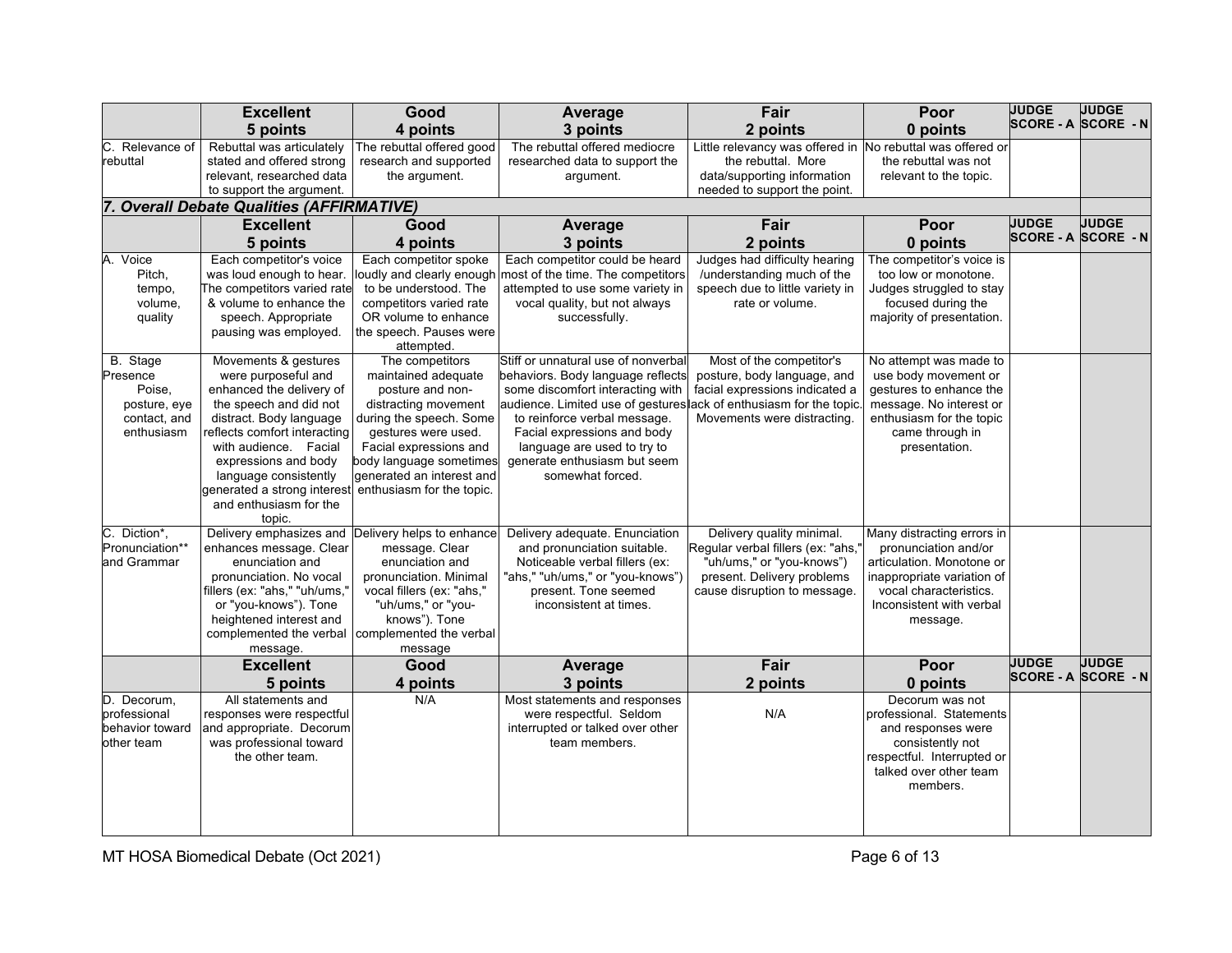|                                                                              | <b>Excellent</b>                                                                                                                                                                                                                                                                                          | Good                                                                                                                                                                                                                                                | Average                                                                                                                                                                                                                                                                                                                             | Fair                                                                                                                                                       | Poor                                                                                                                                                                            | <b>JUDGE</b> | <b>JUDGE</b><br><b>SCORE - A SCORE - N</b> |
|------------------------------------------------------------------------------|-----------------------------------------------------------------------------------------------------------------------------------------------------------------------------------------------------------------------------------------------------------------------------------------------------------|-----------------------------------------------------------------------------------------------------------------------------------------------------------------------------------------------------------------------------------------------------|-------------------------------------------------------------------------------------------------------------------------------------------------------------------------------------------------------------------------------------------------------------------------------------------------------------------------------------|------------------------------------------------------------------------------------------------------------------------------------------------------------|---------------------------------------------------------------------------------------------------------------------------------------------------------------------------------|--------------|--------------------------------------------|
|                                                                              | 5 points                                                                                                                                                                                                                                                                                                  | 4 points                                                                                                                                                                                                                                            | 3 points                                                                                                                                                                                                                                                                                                                            | 2 points                                                                                                                                                   | 0 points                                                                                                                                                                        |              |                                            |
| E. Team<br>Participation                                                     | Excellent example of<br>shared collaboration.<br>Three team members<br>spoke and carried equal<br>parts of the debate.                                                                                                                                                                                    | All but one person on the<br>team was actively<br>engaged in the debate,                                                                                                                                                                            | The team worked together<br>relatively well. Some team<br>members spoke more than<br>others.                                                                                                                                                                                                                                        | The team did not work<br>effectively together.                                                                                                             | One team member<br>dominated the debate.                                                                                                                                        |              |                                            |
|                                                                              |                                                                                                                                                                                                                                                                                                           |                                                                                                                                                                                                                                                     |                                                                                                                                                                                                                                                                                                                                     |                                                                                                                                                            |                                                                                                                                                                                 |              |                                            |
|                                                                              | 8. Overall Debate Qualities (NEGATIVE)<br><b>Excellent</b>                                                                                                                                                                                                                                                | Good                                                                                                                                                                                                                                                |                                                                                                                                                                                                                                                                                                                                     | Fair                                                                                                                                                       | Poor                                                                                                                                                                            | <b>JUDGE</b> | <b>JUDGE</b>                               |
|                                                                              | 5 points                                                                                                                                                                                                                                                                                                  | 4 points                                                                                                                                                                                                                                            | Average<br>3 points                                                                                                                                                                                                                                                                                                                 | 2 points                                                                                                                                                   | 0 points                                                                                                                                                                        |              | <b>SCORE - A SCORE - N</b>                 |
|                                                                              |                                                                                                                                                                                                                                                                                                           |                                                                                                                                                                                                                                                     |                                                                                                                                                                                                                                                                                                                                     |                                                                                                                                                            |                                                                                                                                                                                 |              |                                            |
| A. Voice<br>Pitch,<br>tempo,<br>volume,<br>quality                           | Each competitor's voice<br>was loud enough to hear.<br>The competitors varied rate<br>& volume to enhance the<br>speech. Appropriate<br>pausing was employed.                                                                                                                                             | Each competitor spoke<br>to be understood. The<br>competitors varied rate<br>OR volume to enhance<br>the speech. Pauses were<br>attempted.                                                                                                          | Each competitor could be heard<br>oudly and clearly enough most of the time. The competitors<br>attempted to use some variety in<br>vocal quality, but not always<br>successfully.                                                                                                                                                  | Judges had difficulty hearing<br>/understanding much of the<br>speech due to little variety in<br>rate or volume.                                          | The competitor's voice is<br>too low or monotone.<br>Judges struggled to stay<br>focused during the<br>majority of presentation.                                                |              |                                            |
|                                                                              |                                                                                                                                                                                                                                                                                                           |                                                                                                                                                                                                                                                     |                                                                                                                                                                                                                                                                                                                                     |                                                                                                                                                            |                                                                                                                                                                                 |              |                                            |
| B. Stage<br>Presence<br>Poise.<br>posture, eye<br>contact, and<br>enthusiasm | Movements & gestures<br>were purposeful and<br>enhanced the delivery of<br>the speech and did not<br>distract. Body language<br>reflects comfort interacting<br>with audience. Facial<br>expressions and body<br>language consistently<br>generated a strong interest<br>and enthusiasm for the<br>topic. | The competitors<br>maintained adequate<br>posture and non-<br>distracting movement<br>during the speech. Some<br>gestures were used.<br>Facial expressions and<br>body language sometimes<br>generated an interest and<br>enthusiasm for the topic. | Stiff or unnatural use of nonverbal<br>behaviors. Body language reflects<br>some discomfort interacting with<br>audience. Limited use of gestures ack of enthusiasm for the topic<br>to reinforce verbal message.<br>Facial expressions and body<br>language are used to try to<br>generate enthusiasm but seem<br>somewhat forced. | Most of the competitor's<br>posture, body language, and<br>facial expressions indicated a<br>Movements were distracting.                                   | No attempt was made to<br>use body movement or<br>gestures to enhance the<br>message. No interest or<br>enthusiasm for the topic<br>came through in<br>presentation.            |              |                                            |
| C. Diction*,<br>Pronunciation**<br>and Grammar                               | enhances message. Clear<br>enunciation and<br>pronunciation. No vocal<br>fillers (ex: "ahs," "uh/ums,"<br>or "you-knows"). Tone<br>heightened interest and<br>complemented the verbal<br>message.                                                                                                         | Delivery emphasizes and Delivery helps to enhance<br>message. Clear<br>enunciation and<br>pronunciation. Minimal<br>vocal fillers (ex: "ahs,"<br>"uh/ums," or "you-<br>knows"). Tone<br>complemented the verbal<br>message                          | Delivery adequate. Enunciation<br>and pronunciation suitable.<br>Noticeable verbal fillers (ex:<br>"ahs," "uh/ums," or "you-knows")<br>present. Tone seemed<br>inconsistent at times.                                                                                                                                               | Delivery quality minimal.<br>Regular verbal fillers (ex: "ahs,"<br>"uh/ums," or "you-knows")<br>present. Delivery problems<br>cause disruption to message. | Many distracting errors in<br>pronunciation and/or<br>articulation. Monotone or<br>inappropriate variation of<br>vocal characteristics.<br>Inconsistent with verbal<br>message. |              |                                            |

MT HOSA Biomedical Debate (Oct 2021) **Page 7 of 13**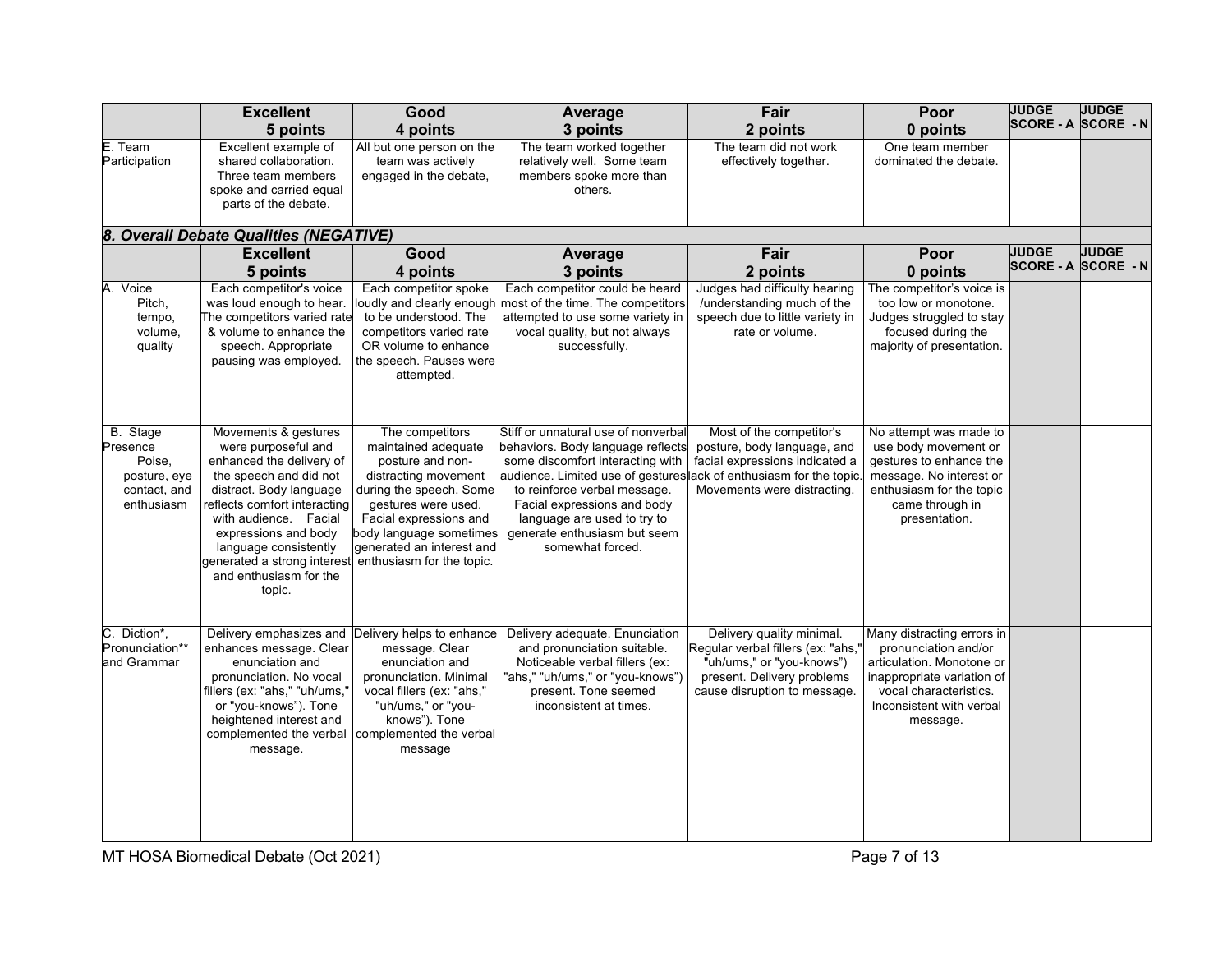|                               | <b>Excellent</b><br>5 points                        | Good<br>4 points          | Average<br>3 points                                         | Fair<br>2 points             | Poor<br>0 points                       | <b>JUDGE</b> | <b>JUDGE</b><br><b>SCORE - A SCORE - N</b> |  |
|-------------------------------|-----------------------------------------------------|---------------------------|-------------------------------------------------------------|------------------------------|----------------------------------------|--------------|--------------------------------------------|--|
| D. Decorum,                   | All statements and                                  | N/A                       | Most statements and responses                               | N/A                          | Decorum was not                        |              |                                            |  |
| professional                  | responses were respectful                           |                           | were respectful. Seldom<br>interrupted or talked over other |                              | professional. Statements               |              |                                            |  |
| behavior toward<br>other team | and appropriate. Decorum<br>was professional toward |                           | team members.                                               |                              | and responses were<br>consistently not |              |                                            |  |
|                               | the other team.                                     |                           |                                                             |                              | respectful. Interrupted or             |              |                                            |  |
|                               |                                                     |                           |                                                             |                              | talked over other team                 |              |                                            |  |
|                               |                                                     |                           |                                                             |                              | members.                               |              |                                            |  |
|                               |                                                     |                           |                                                             |                              |                                        |              |                                            |  |
|                               | <b>Excellent</b>                                    | Good                      | Average                                                     | Fair                         | Poor                                   | <b>JUDGE</b> | <b>JUDGE</b>                               |  |
|                               | 5 points                                            | 4 points                  | 3 points                                                    | 2 points                     | 0 points                               |              | <b>SCORE - A SCORE - N</b>                 |  |
| E. Team                       | Excellent example of                                | All but one person on the | The team worked together                                    | The team did not work        | One team member                        |              |                                            |  |
| Participation                 | shared collaboration.                               | team was actively         | relatively well. Some of the team                           | effectively together.        | dominated the debate.                  |              |                                            |  |
|                               | Three team members                                  | engaged in the debate.    | members had little participation.                           |                              |                                        |              |                                            |  |
|                               | spoke and carried equal                             |                           |                                                             |                              |                                        |              |                                            |  |
|                               | parts of the debate.                                |                           |                                                             |                              |                                        |              |                                            |  |
| 9. Overall Debate Winner      |                                                     |                           |                                                             |                              |                                        |              |                                            |  |
|                               | 10 points                                           |                           |                                                             |                              | 0 points                               | <b>JUDGE</b> | <b>JUDGE</b><br><b>SCORE - A SCORE - N</b> |  |
| <b>Debate Winner</b>          | 10 points awarded to the                            | N/A                       | N/A                                                         | N/A                          | 0 points awarded to the                |              |                                            |  |
|                               | winner of the debate.                               |                           |                                                             |                              | losing debate team                     |              |                                            |  |
|                               | <b>AFFIRMATIVE TOTAL POINTS</b><br>$(85)$ :         |                           |                                                             |                              |                                        |              |                                            |  |
|                               |                                                     |                           |                                                             | <b>NEGATIVE TOTAL POINTS</b> | $(85)$ :                               |              |                                            |  |

\*Definition of Diction – Choice of words especially with regard to correctness, clearness, and effectiveness.

\*\*Definition of Pronunciation – Act or manner of uttering officially.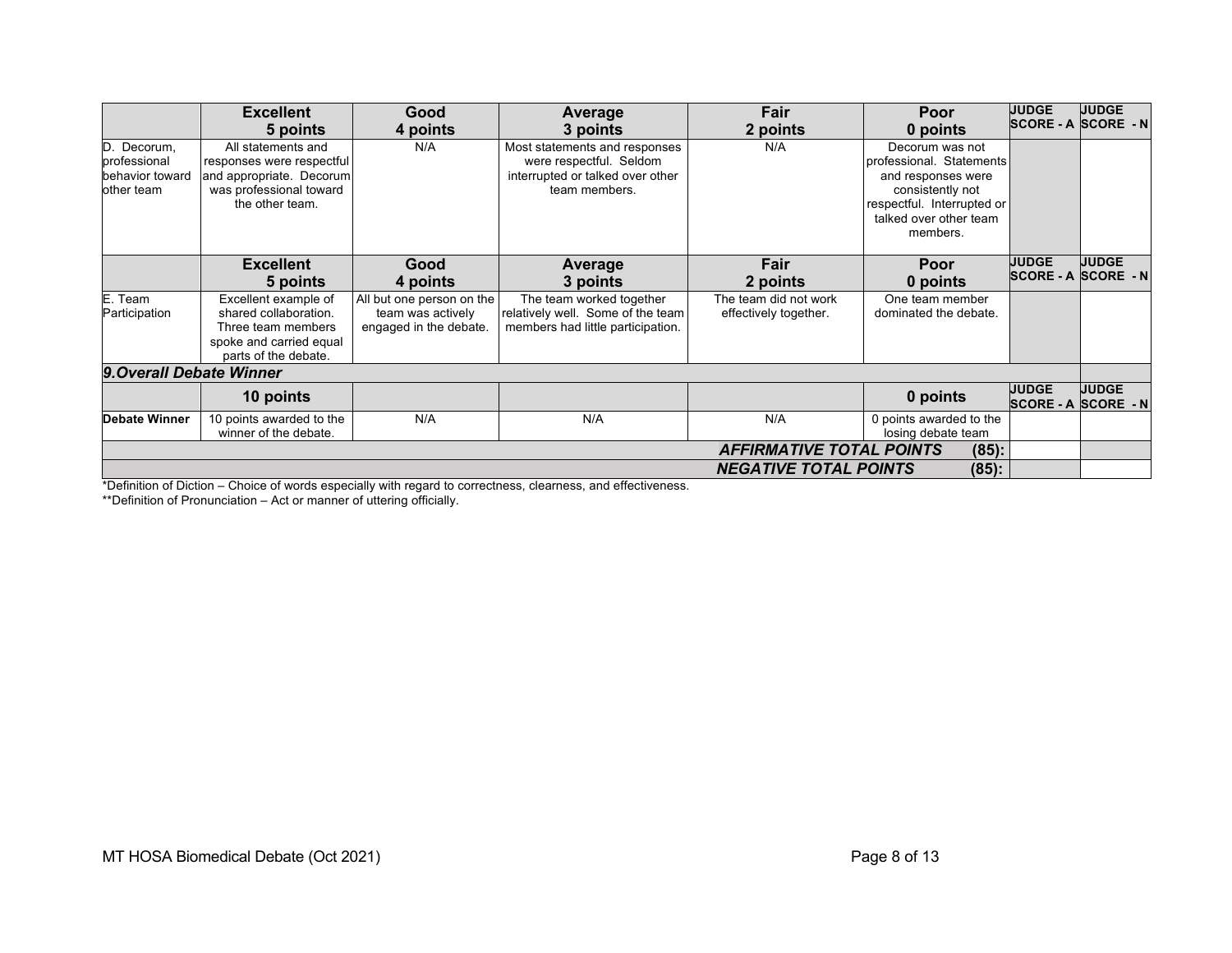## **BIOMEDICAL DEBATE BRACKET SUMMARY SCORESHEET**

Due to the bracketed nature of this round two event, this Summary Scoresheet will be used to calculate the total judge scores for the Affirmative and Negative Teams in each paired matchup. Each judge score should be recorded below, and then the team's average score calculated. The team with the highest average score will be deemed the winner of the paired matchup and will advance to the next paired matchup, following the schedule of the posted bracket.

|                                      | Round: Section           |                          | $AFFIRMATIVE = TEAM ID #$ |                                                                          | $NEGATIVE = TEAM ID #$                |
|--------------------------------------|--------------------------|--------------------------|---------------------------|--------------------------------------------------------------------------|---------------------------------------|
| <b>AFFIRMATIVE</b><br><b>TEAM ID</b> | JUDGE #1<br><b>SCORE</b> | JUDGE #2<br><b>SCORE</b> | JUDGE #3<br><b>SCORE</b>  | <b>TOTAL</b><br><b>AVERAGE</b><br><b>SCORE FOR</b><br><b>AFFIRMATIVE</b> |                                       |
|                                      |                          |                          |                           |                                                                          | (check<br><b>WINNING TEAM</b><br>one) |
| <b>NEGATIVE</b><br><b>TEAM ID</b>    | JUDGE #1<br><b>SCORE</b> | JUDGE #2<br><b>SCORE</b> | JUDGE #3<br><b>SCORE</b>  | <b>TOTAL</b><br><b>AVERAGE</b><br><b>SCORE FOR</b><br><b>NEGATIVE</b>    | Affirmative Team<br>Nogotive Toom     |
|                                      |                          |                          |                           |                                                                          |                                       |

**Winning Team = ID#** 

**Judge's Printed Name and Signature:**\_\_\_\_\_\_\_\_\_\_\_\_\_\_\_\_\_\_\_\_\_\_\_\_\_\_\_\_\_\_\_\_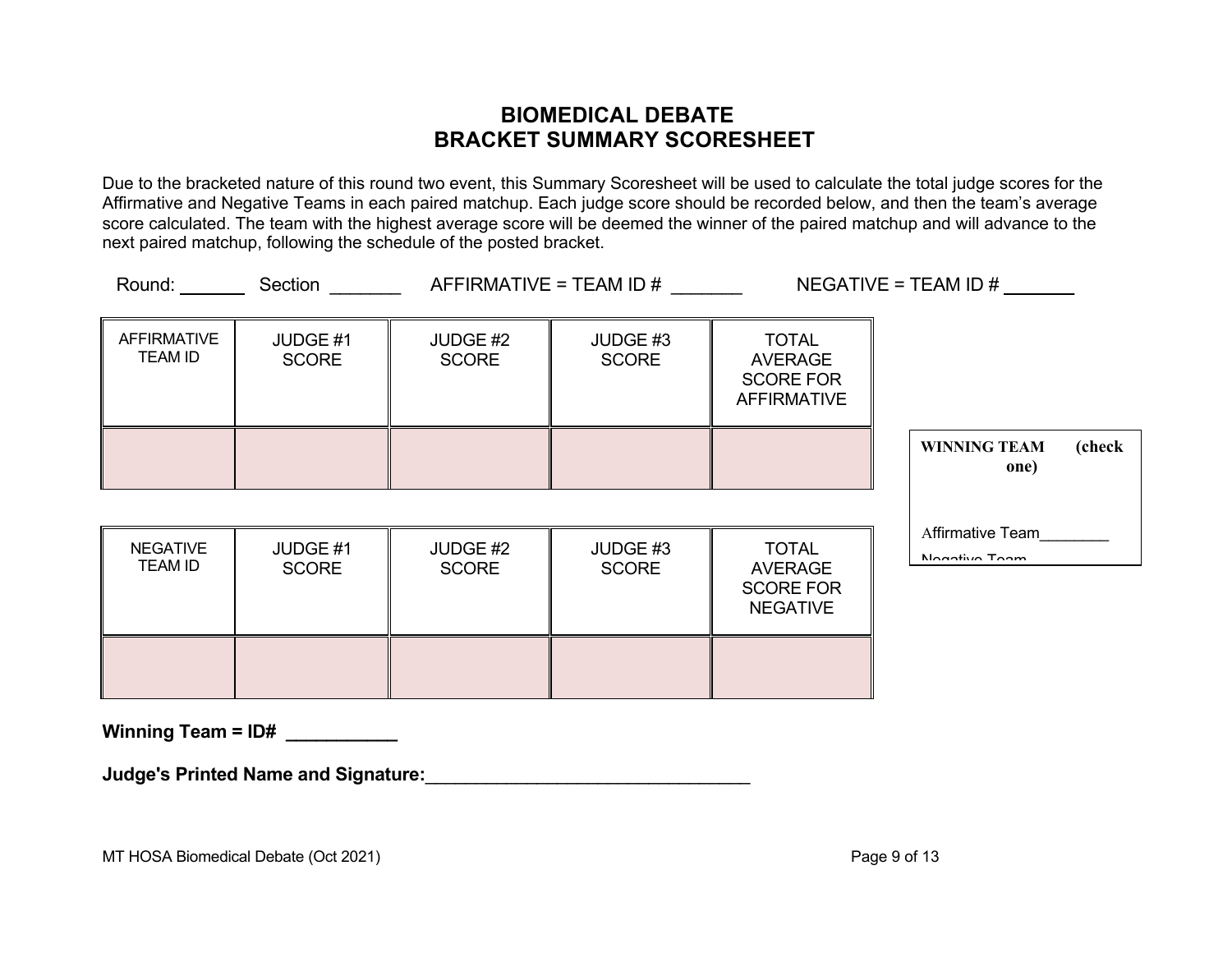## **Biomedical Debate Seeding Chart for 8 Teams Team # Score 1 Semi-Finals Finals 1 Highest**



### **4th Place**

**Instructions:** Add the scores of team members to arrive at a team total, and then divide by the number of team members to get the team average. Sort team averages from highest to lowest scores. The team with the highest score after the test is seeded #1, the team with the next highest score is seeded #2, and so on until the chart is filled with the top 8 teams.

**Note:** The electronic version of the Biomedical Debate seeding process is available at the CE Useful Tools page.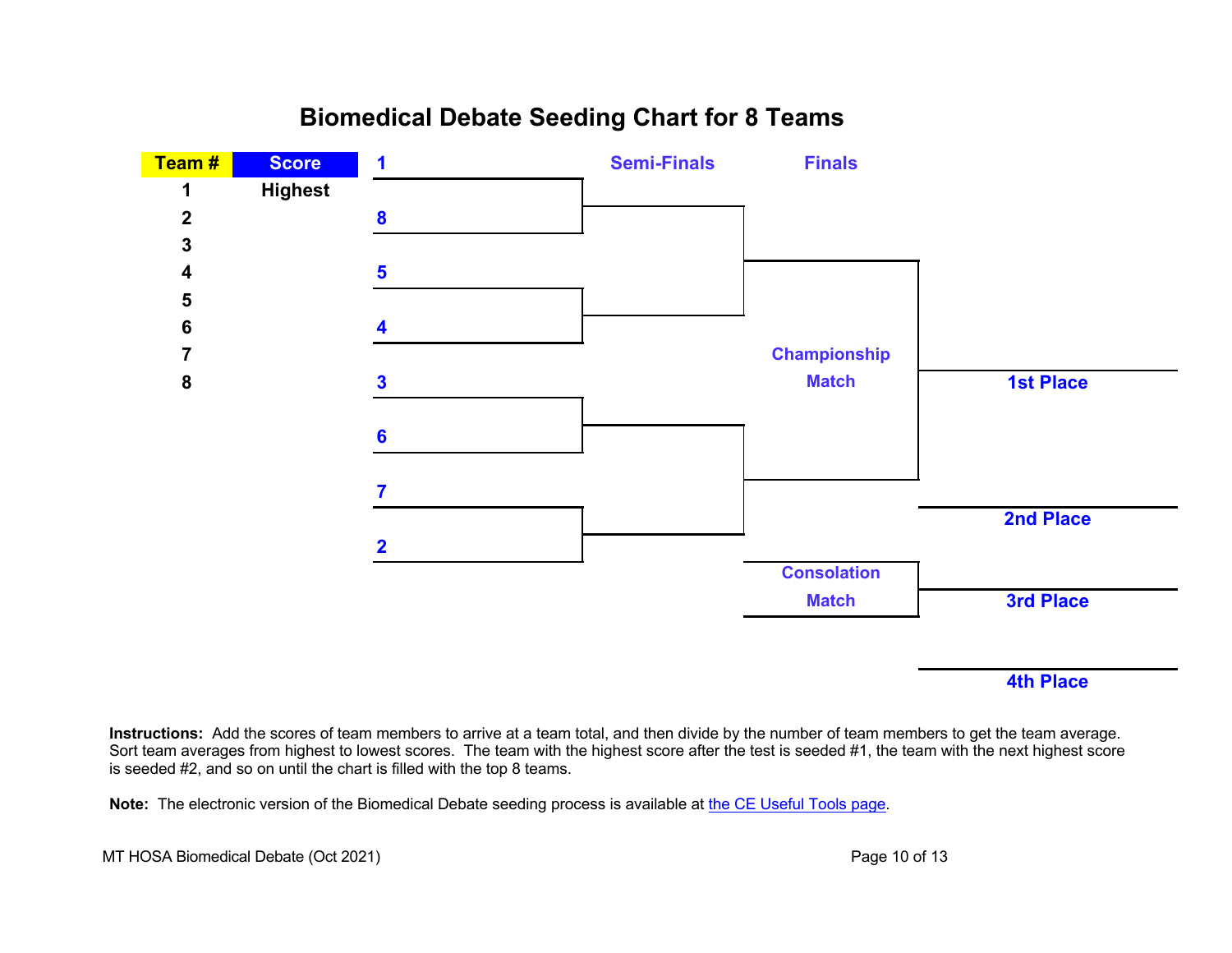

**4th Place**

**Instructions:** Add the scores of team members to arrive at a team total, and then divide by the number of team members to get the team average. Sort team totals from highest to lowest scores. The team with the highest score after the test is seeded #1, the team with the next highest score is seeded #2, and so on until the chart is filled with the top 16 teams. The winners of each bracket play for 1<sup>st</sup> and 2<sup>nd</sup> place, the winner of the consolation match is the 3<sup>rd</sup> place team.

Note: The electronic version of the Biomedical Debate seeding process is available at the CE Useful Tools page.

MT HOSA Biomedical Debate (Oct 2021) and the state of the state of the Page 11 of 13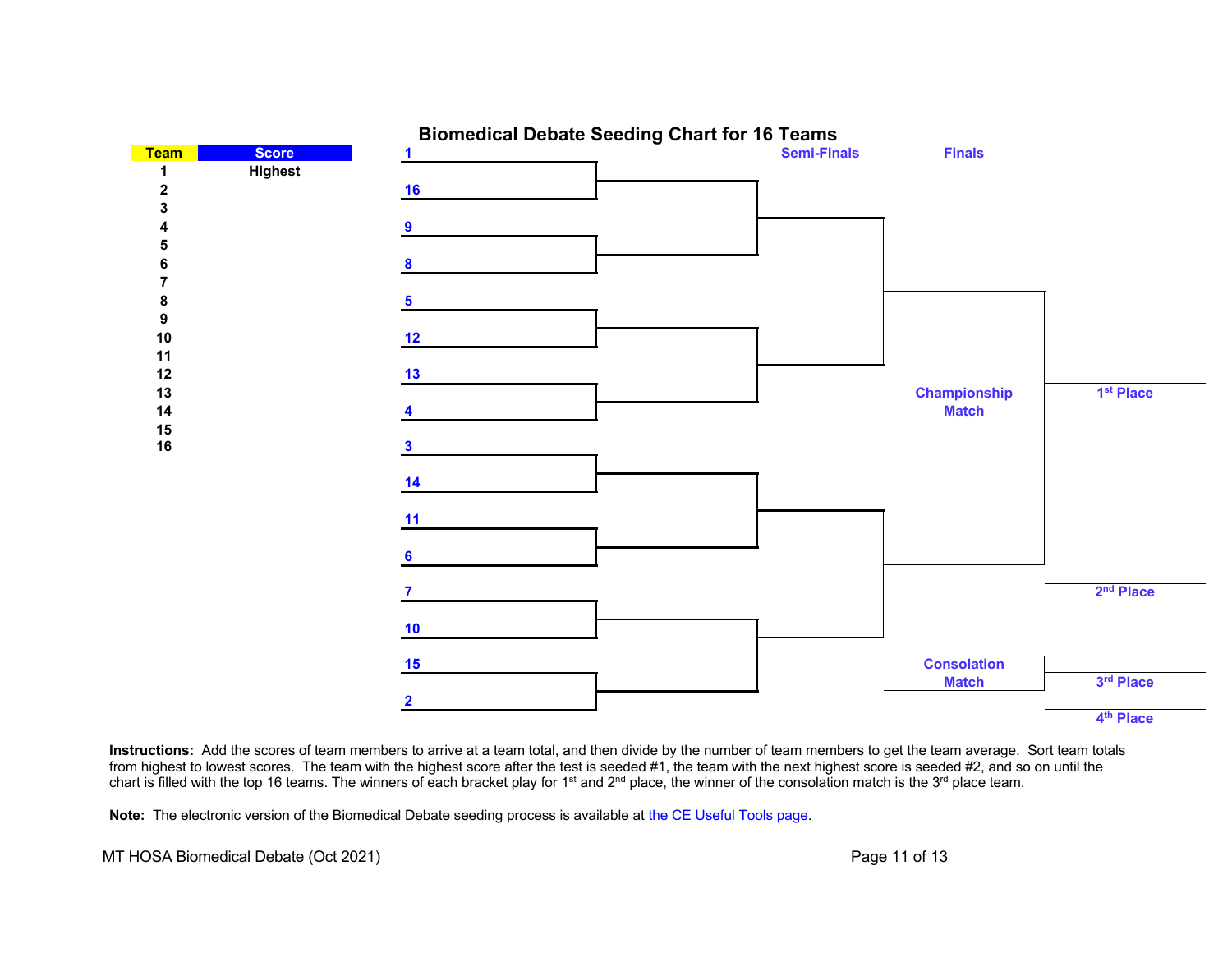